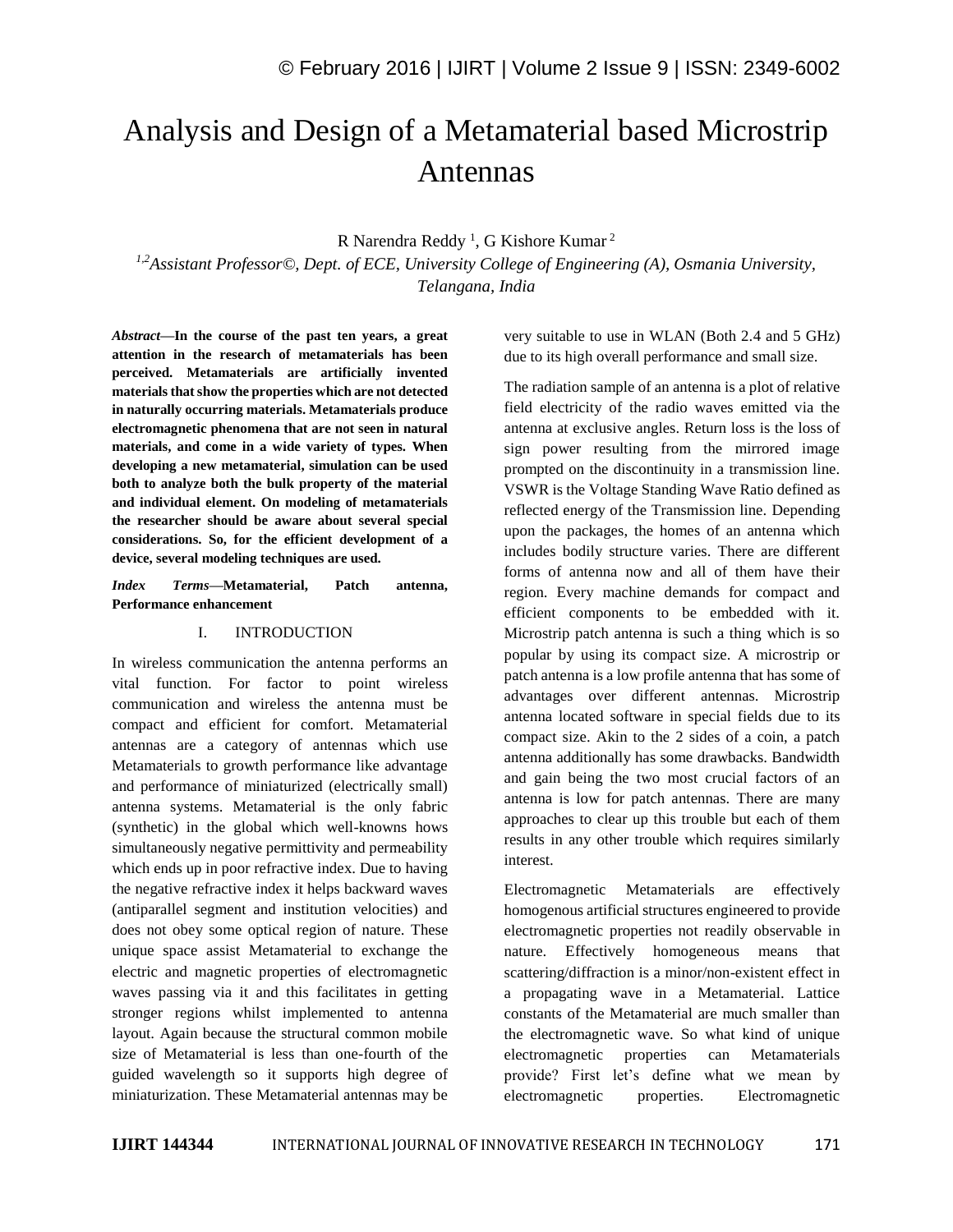properties are the effect a material has on the electric and magnetic field of a wave, which is determined by the material's permittivity and permeability respectively. The four possible combinations of permittivity and permeability are shown in fig.1. As shown in the figure, when the wave incident from air to plasmas and ferrites it gets reflected so the wave attenuates. But in case of conventional materials and Metamaterials positive and negative refraction takes place respectively and wave propagates [16]. Materials that reside in quadrant I, II and III are known to exist in nature, however naturally occurring materials with negative permittivity and negative permeability have not yet discovered. In 1967 Victor Veselago speculated about the existence of such double negative materials in his paper entitled "The electrodynamics of substances with simultaneously negative permittivity and negative permeability".



**Fig .1: The EM Spectrum**

Veselago discussed the unique phenomena occurring for an electromagnetic wave in a double negative material. These are

1. Electric field, Magnetic field and Wave vector form a left-handed. (LH) triad

2. Negative refractive-index leads to reversal of Snell"s law, Doppler Effect and Vavilov Cerenkov Radiation

3. Frequency dispersion

Classification of metamaterials

Electromagnetic field is determined by the properties of the materials involved. These properties define the macroscopic parameters permittivity ε and permeability μ of materials. On the basis of permittivity  $\varepsilon$  and permeability  $\mu$ , the metamaterials are classified in following four groups as shown in Fig. 2:

A. Double Positive (DPS) Material: The materials which have both permittivity & permeability greater than zero  $(\epsilon > 0, \mu > 0)$  are called as double positive (DPS) materials. Most occurring media (e.g. dielectrics) fall under this designation.



B. Epsilon Negative (ENG) Material: If a material has permittivity less than zero and permeability greater than zero  $(\epsilon < 0, \mu > 0)$  it is called as epsilon negative (ENG) material. In certain frequency regimes, many plasmas exhibit these characteristics.

C. Mu Negative (MNG) Material: If a material has permittivity greater than zero & permeability less than zero (ε > 0,  $\mu$  < 0) it is called as mu negative (MNG) material. In certain frequency regimes, some gyro tropic material exhibits these characteristics.

D. Double Negative (DNG) Material: If a material has permittivity & permeability less than zero ( $\varepsilon$  < 0,  $\mu$  < 0) it is termed as double negative (DNG) material. This class of materials can only been produced artificially.

Various techniques used to increase the bandwidth of a microstrip patch are described previously as follows: a) Decreasing the Q factor of the patch by increasing the substrate height and lowering the dielectric constant

b) Use of multiple resonators located in one plane

c) Use of multilayer configurations with multiple resonators stacked vertically and

d) Use of impedance matching networks.

The problems associated with the use of multiresonator configurations are larger area requirement and the variation in radiation pattern. The difficulty with application of wide band impedance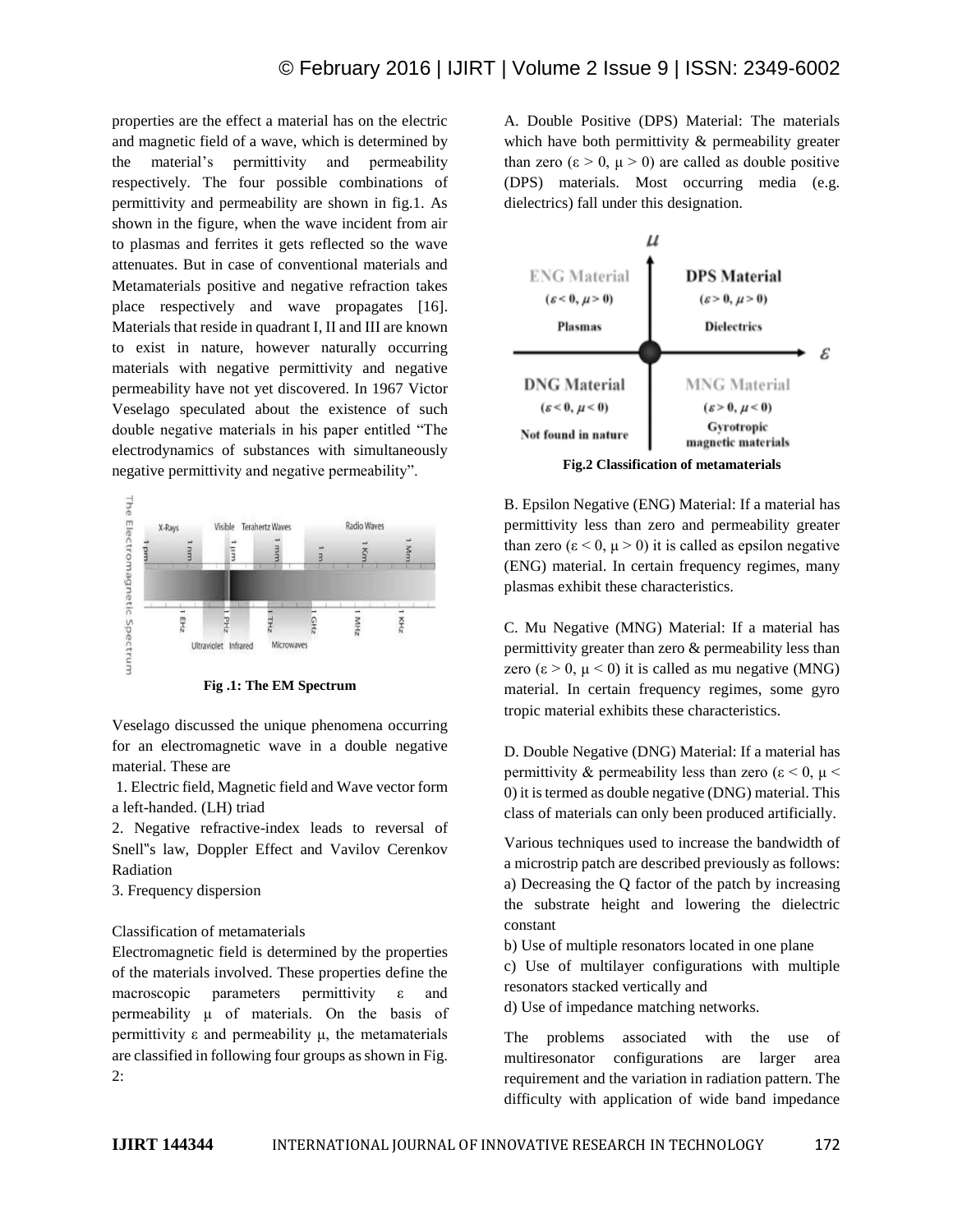matching network approach is the need for larger substrate area required for incorporating matching network. The most direct method of increasing the bandwidth of the microstrip element is to use a thick, low dielectric constant substrate.

## II. LITERATURE SURVEY

In 1946, Kock was first to suggest an artificial dielectric antenna lens [1]. In 1962 rotman and in 1968 smith has presented the work on artificial electric plasma produced using parallel plate and wire media respectively.

In 1968, Victor Veselago [2] published the work about the electrodynamics of material with negative permittivity and permeability without practical realization and application of these material. J.B.pendry et.al, had shown firstly the realization of negative permittivity medium at microwave frequency using 2D matrix of thin wire medium [3] and in the subsequent paper [4], Pendry and his co-workers extended this idea to 3D wire net, by which the isotropic behaviour was achieved.

In 1999, pendry et.al published [5] the most significant publication in metamaterial, in which they had proposed the split ring resonator (SRR), a resonant practical, which is constituent of artificial negative permeability media. SRR practical is equivalent to an LC oscillator consisting of a magnetic coil with inductance L and a capacitor with capacitance C. if the frequency of incident wave is slightly higher than the LC- resonance frequency, the effective permeability of SRR array will be definitely negative.

After this pivotal work, Smith et al. [6] had presented the first implementation of left handed (LH) media by superimposing the SRRs with negative permeability and metallic wires with negative permittivity and subsequently the experimental demonstration of negative refraction was demonstrated in [7] by Shelby et al. After these work, medium with negative permittivity and negative permeability has attracted a great attention of researchers with the emphasis on subject of electromagnetics. They have been considered for use in wide variety of radiating and guiding structures [8-10].

### III. RECOMMENDED OUTLINE

There are many complex problems, which can be easily solved by numerical methods only. Various Computational electromagnetic simulators based on Maxwell equations are used to test antennas and wave propagation in complex media. On modeling of metamaterials the researcher should be aware about several special considerations. So, for the efficient development of a device, several modeling techniques are used.

A. Finite Difference Time Domain (FDTD) method FDTD is an efficient and robust method that used to model a variety of frequency dispersive and nondispersive materials with electromagnetic wave interaction. It gives straight forward method to model complex periodic structures and commerce with the characteristics of metamaterials over a wide frequency band because it is a time domain solver. The FDTD algorithm gives accuracy in both time and space.

### B. Finite-Element Method (FEM)

To solve the problems of inhomogeneous anisotropic materials and complex structures the finite-element method (FEM) is used. It eliminates the problem of spurious solutions by expanding the angular and transverse field components with the node-based scalar and edge-based vector basis functions respectively.

# C. Transmission Line Method (TLM)

There are many numerical methods and theories that describe the properties of different structures of wire metamaterials. The modeling of metamaterials is much important with this method and is also very difficult task. TLM model permits the design of different structures based on conducting thin-wires.

### ANSYS HFSS software

ANSYS HFSS software is the industry standard for simulating 3-D full-wave electromagnetic fields. Its gold-standard accuracy, advanced solver and compute technology have made it an essential tool for engineers designing high-frequency and high-speed electronic components. HFSS offers multiple state-of the-art solver technologies based on finite element, integral equation or advanced hybrid methods to solve a wide range of applications. Each HFSS solver incorporates a powerful, automated solution process, so you need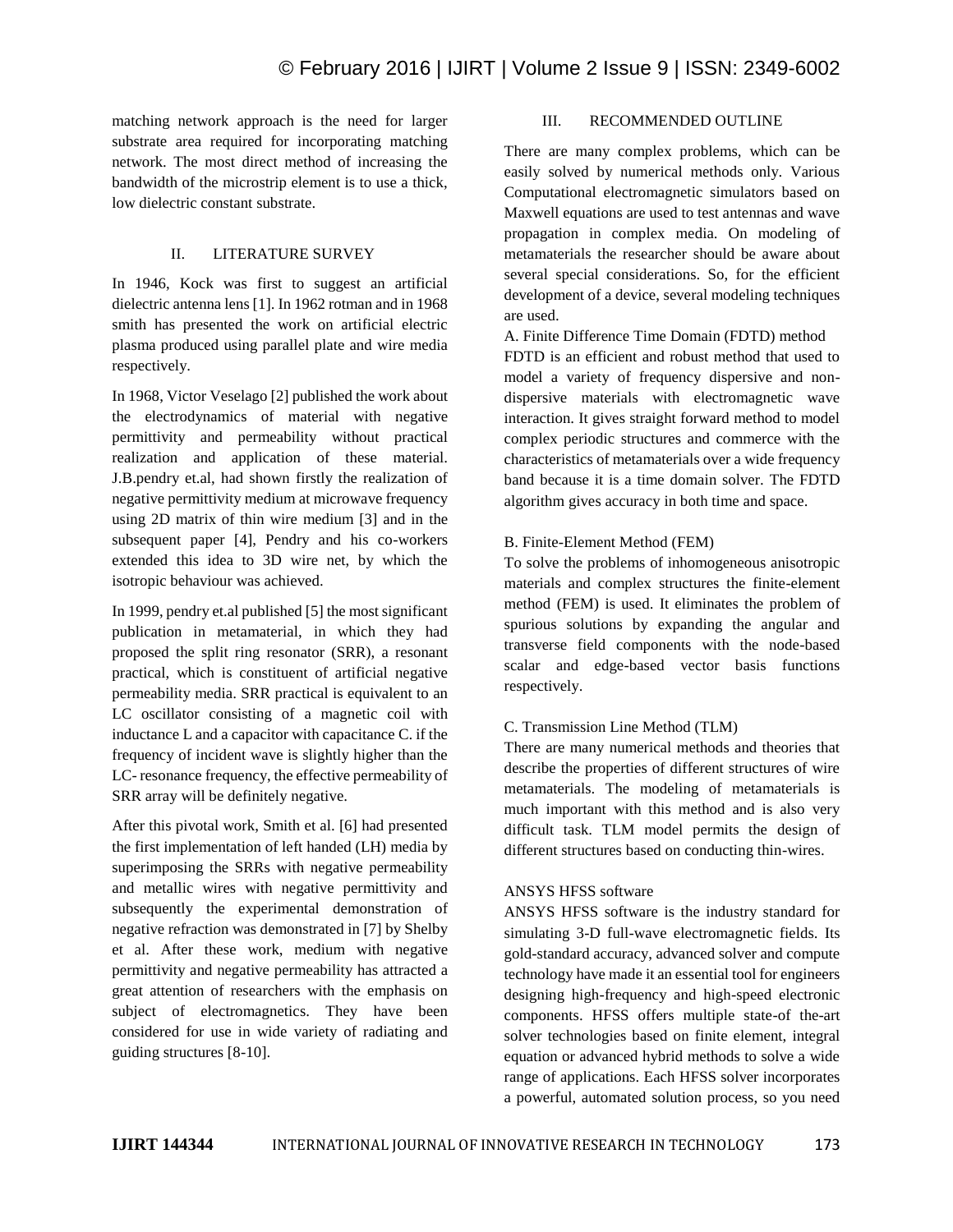only to specify geometry, material properties and the desired output. From there, HFSS automatically generates an appropriate, efficient and accurate mesh for solving the problem using the selected solution technology. With HFSS, the physics defines the mesh; the mesh does not define the physics.

Two Modes of Operation: To enhance user productivity, ANSYS HFSS includes two modes of operation:

- 1) 3-D
- 2) HFSS 3-D layout

The 3-D interface enables users to model complex 3- D geometry or import CAD geometry. Typically, the 3-D mode is used to model and simulate highfrequency components, such as antennas, RF/microwave components and biomedical devices. Engineers can extract scattering matrix parameters (S,Y, Z parameters), visualize 3-D electromagnetic fields (near- and far-field), and generate ANSYS Full-Wave SPICE models that link to circuit simulations.

The microstrip patch antenna is a popular printed resonant antenna for narrow-band microwave wireless links that require semi-hemispherical coverage. Due to its planar configuration and ease of integration with microstrip technology, the microstrip patch antenna has been heavily studied and is often used as elements for an array. In this tutorial, a 2.4 GHz microstrip patch antenna fed by a microstrip line on a 2.2 permittivity substrate is studied. The following topics are covered:

- Model Setup
- Waveport Feed
- Airbox and Boundary Conditions
- Meshing
- Analysis/Sweep Setup
- Plotting Results

#### IV. CONCLUSION

Metamaterials is the new field of research, short of any hesitation it becomes an tremendously exciting research area. The researchers from multiple disciplines are being fascinated towards metamaterials because of its unique electromagnetic properties. In this paper, a short assessment of the history of metamaterials, some of salient features, various types, applications and different modeling methods of metamaterials have been discussed.

#### **REFERENCES**

- [1] KOCK, W.P., Metal-lens antennas, proceedings of the I.R.E and wave and electrons, 1946, vol.34, pp. 828-836.
- [2] V. G. Veselago, "The Electrodynamics of substances with simultaneously negative values of epsilon and mu," Soviet Phys. Usp., Vol. 10, No. 4, 509-514, January-February 1968.
- [3] J. B. Pendry, A. J. Holden, D. J. Robbins, and W. J. Stewart, " Extremely Low frequency plasmons in metallic mesostructures", physics rev. letters, vol.76, pp.4773, 1996.
- [4] J. B. Pendry, A. J. Holden, D. J. Robbins, and W. J. Stewart , "Low frequency plasmons in thin wire structures", Journal of physics: Condensed matter, 1998,vol.10, pp.4789-4809, 1998
- [5] JB Pendry, AJ Holden, DJ Robbins, and WJ Stewart, "Magnetism from Conductors, and Enhanced Non-Linear Phenomena," IEEE Trans. Microwave Theory Tech., Vol. vol. 47, pp.2075-84,1999.
- [6] D.r. smith, W.J.Padilla, D.C.vier, Nematnaseer, S. Schultz , "Composite medium with simultaneously negative permeability and permittivity," phys. Rev. letters, vol.84, pp. 4184-87, 2000.
- [7] R. A. Shelby, D. R. Smith, and S. Schultz, "Experimental verification of negative index of refraction", Science vol. 292, pp. 77 , 2001.
- [8] N.Engheta and R.W.Ziokowski (guest editors), IEEE trans. on Antennas propagation, special issue on Metamaterials, vol. 51, pp.2256-2750, oct. 2003.
- [9] N.Engheta and R.W.Ziokowski, "A positive future for double negative metamaterials," IEEE transaction on Microwave theory tech. , vol.5.no. 4. Pp. 1553-1556, April 2005.
- [10] N.Engheta and R.W.Ziokowski, Metamaterials: physics and engineering explorations, Wiley, IEEE press, Piscataway, NJ,2006.
- [11] E. Nader and R. W. Ziolkowski, "A positive future for double-negative metamaterials," IEEE Transactions on Microwave Theory and Techniques, vol. 53, pp. 1535-1556, 2005.